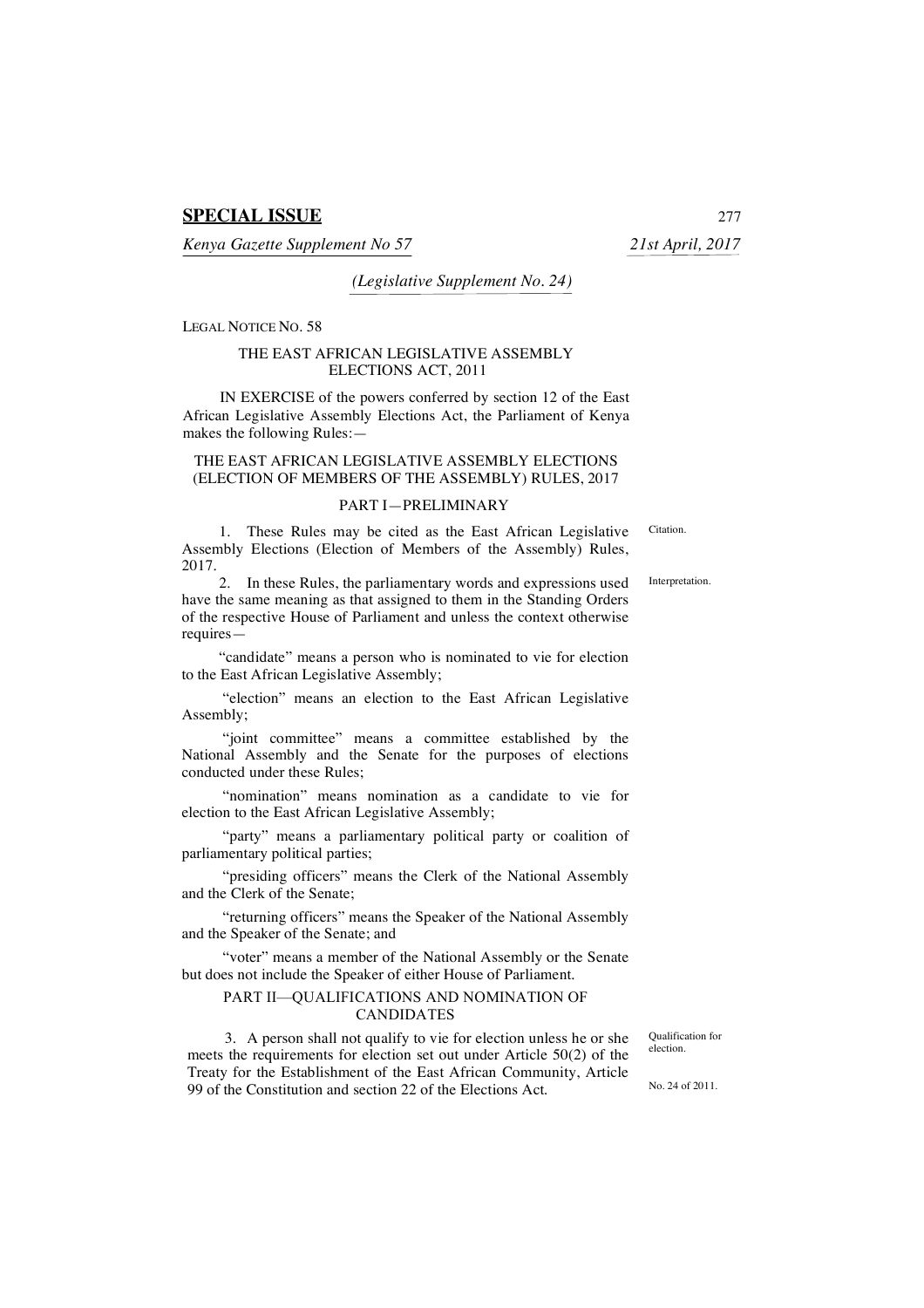4. Where an election is to be held, the presiding officers shall, by notice in the Gazette and in at least two newspapers of national circulation—

- (a) notify that fact and invite interested qualified persons to apply, within a period of seven days from the date of the notice, for nomination to be elected as a member of the East African Legislative Assembly; and
- (b) appoint a nomination day, which shall be within a period of seven days from the expiry of the period prescribed under paragraph (a) for the receipt of applications for nomination.

5. A person who qualifies for nomination shall submit his or her application for nomination to the specified political party of his or her choice in the manner specified in the notice published under rule 4.

6. (1) A party shall be entitled to nominate for election under these Rules any number of candidates not exceeding three times the figure arrived at by multiplying the number of elected Members of Parliament of that party by such number as Joint Committee shall determine and dividing the result by the total number of elected Members of Parliament.

(2) In nominating its candidates, each party shall, as much as it is feasible, take into account the need for fair representation of the various shades of opinion, regional balance, gender and other special interest groups in Kenya and shall ensure that at least one third of its nominees are women.

7. The presiding officers may, before the expiry of the period prescribed under rule 4(b) invite the respective leader of the majority party and the leader of the minority party of all parties entitled to nominate candidates for a pre-nomination briefing on the nomination requirements under the Treaty for the Establishment of the East African Community, the East Africa Legislative Assembly Elections Act, 2011 and under these Rules.

8. (1) Upon the nomination of a candidate under these Rules, the respective political party or the nominee, as the case may be, shall submit the particulars of the nominee in the form prescribed in the First Schedule to the presiding officer in the manner prescribed under rule 10.

(2) The nomination of a candidate by a political party shall not be valid unless the candidate or political party submits to the presiding officer, the prescribed form duly filled and certified by the leader of the majority party or the leader of the minority party, as the case may be, in the manner set out in the form.

(3) Each party shall nominate candidates through a transparent and democratic process and shall keep a written record of the proceedings at which the final decision to nominate any candidate was made.

9. A person intending to vie for election independent of a political party shall submit his or her duly filled nomination form in the format prescribed in Second Schedule to a presiding officer in the

Application for nomination by a political party.

Number of nominees of each party.

Pre-nomination briefing.

Nomination of candidates by a political party.

Nomination of candidates independent of a political party.

Notification of election and nomination date.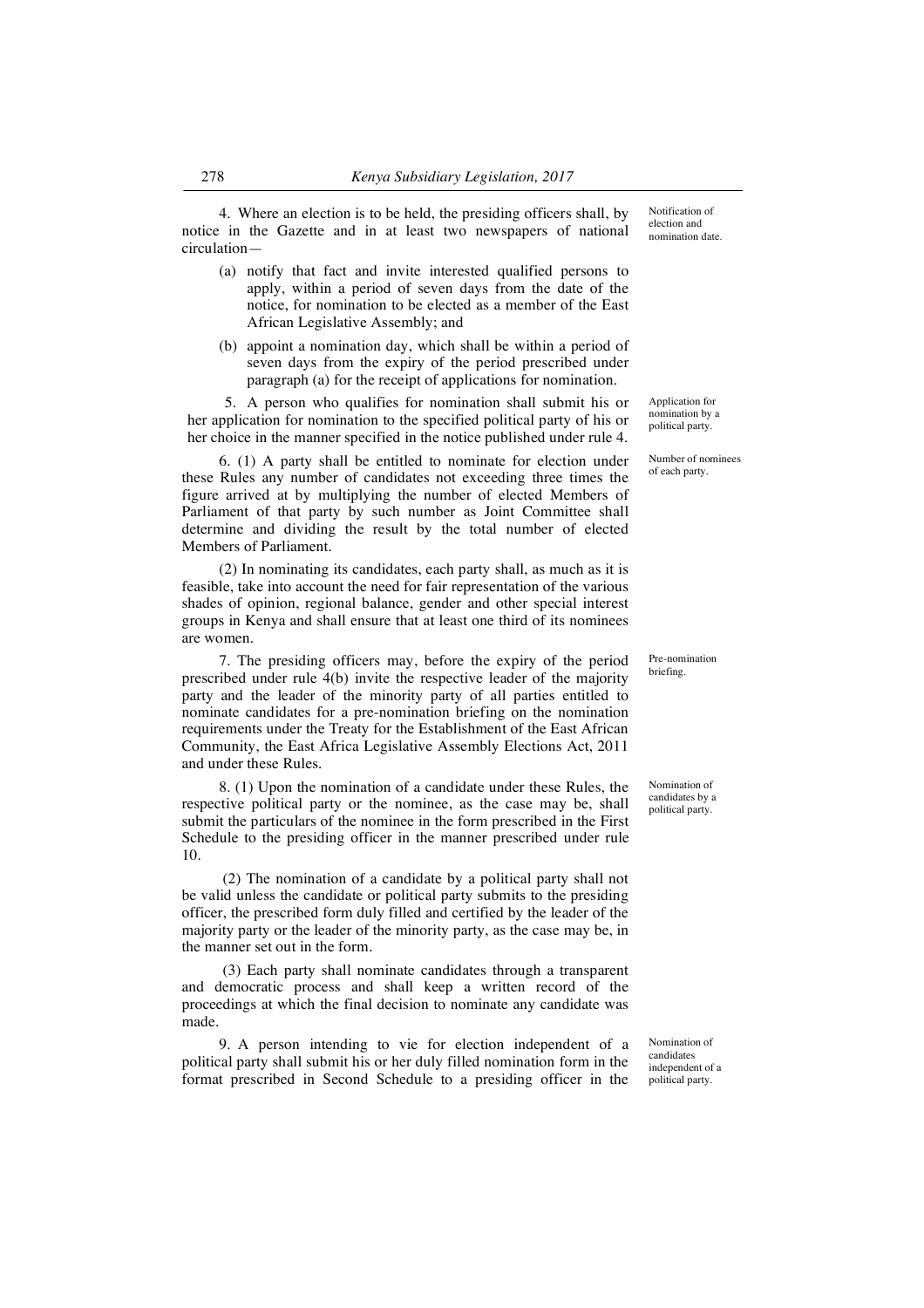manner specified in the notice published under rule 4 and in accordance with rule 10.

10. On the day of nomination, at any time not later than four o'clock in the afternoon, an independent candidate or a nominee, the leader of the majority party or the leader of the minority party, as the case may be, of all parties entitled to nominate candidates shall deliver nomination papers of the candidate or candidates nominated by the party to the presiding officer.

11. (1) A candidate may, not later than four o'clock in the afternoon of the day following the nomination day, withdraw his or her candidature by notice in writing signed and delivered to the presiding officer, and in the case of a candidate nominated by a political party, with a copy to the party leader of the party that nominated the candidate.

(2) No withdrawal of a candidate shall be accepted after the expiry of the period prescribed under sub-rule (1).

(3) Where the presiding officer receives information that a candidate has died and the information is received after four o'clock in the afternoon of the nomination day, and before the election day, the election shall proceed, but the voters shall be informed of such death.

(4) In the case of a party nominee, the party which nominated the candidate who dies or for any other reason ceases to be a candidate before the election day, may notwithstanding rule 10, nominate another person in place of the candidate.

12. Subject to such conditions as the presiding officers may prescribe, any person may, during office hours for two working days from the nomination day, inspect the nomination papers of any candidate and may lodge a complaint with the presiding officers in relation to a candidate's nomination.

13. (1) Within three days after the expiry of the period provided for in rule 10, the presiding officers shall forward to the joint committee, for its consideration, the names and nomination papers of all duly nominated candidates together with any complaint that may have been received under rule 12.

(2) The joint committee may, in considering nomination papers under sub-rule (1), invite to appear before the committee, the respective nominee in order to verify any information affecting his or her qualification to vie for elections under these Rules.

(3) The joint committee may, upon considering the nomination papers of a candidate make a recommendation for the rejection of the papers of the candidate if it is apparent from the contents of the papers that the candidate is not qualified to vie for election.

(4) The joint committee may make a recommendation for the rejection of all nominations and order a fresh nomination if it is apparent from the list of nominees that it shall not be possible, upon the holding of elections, to have, as much as is feasible, a fair representation of the various political parties in Parliament, regional Delivery of nomination papers.

Withdrawal or death of a candidate.

Inspection of nomination papers.

Forwarding of nomination papers to joint committee.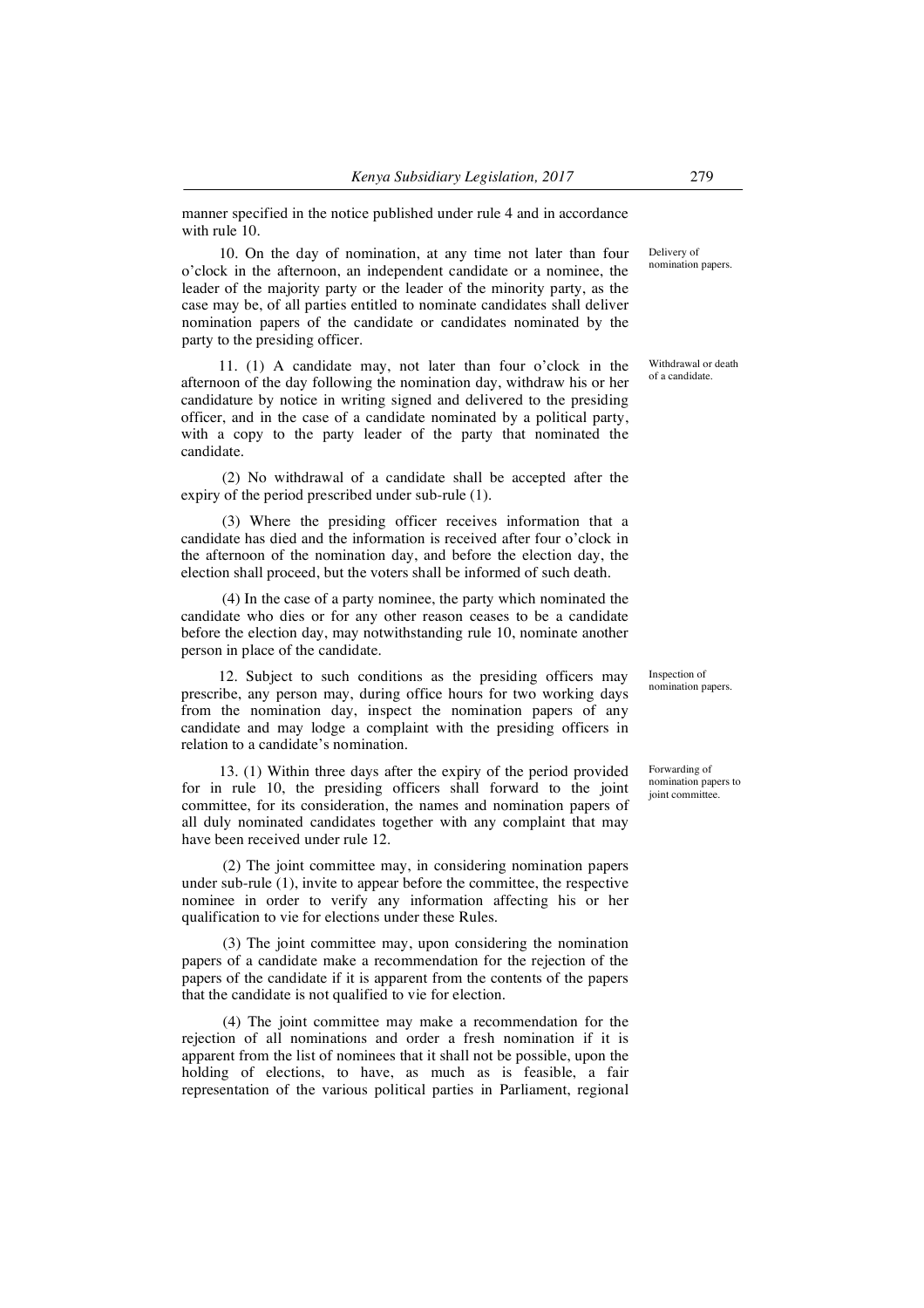balance, shades of opinion, gender and other special interest groups in Kenya and to ensure that at least not more than two thirds of the persons elected are of the same gender.

(5) The joint committee shall consider the nomination papers and table its report on the nominees in both Houses of Parliament within a period of seven days from the date of receipt of the papers.

(6) In the event that Parliament approves the recommendation of the joint committee for a fresh nomination, the presiding officer may shorten the periods specified under rule 4.

### PART III—ELECTION CAMPAIGNS AND VOTING

14. An aspiring candidate may approach and seek the support of a Member of Parliament entitled to vote before the nomination day and may, if nominated, continue to do so after the nomination day.

15. (1) The presiding officers shall, by notice published in the Gazette and in at least two newspapers of national circulation appoint a date and a venue for the holding of the election by the respective Houses of Parliament which shall be not more than fourteen days after the nomination day.

(2) The date and time for election appointed under sub-rule (1) shall be the same for the National Assembly and the Senate.

16. (1) Each presiding officer shall prepare and at the time appointed for the election, shall issue to each voter one ballot paper on which shall be written in alphabetical order, the names of all duly nominated candidates, their gender, age and county clustered under the heading of the names of the respective parties that nominated them.

(2) A voter shall be required to cast a specified number of votes, which shall be clearly indicated on the ballot paper, in respect of the candidates nominated by each party.

(3) The number of votes cast under sub-rule (2) in respect of each party shall be the figure arrived at by multiplying the number of Members of Parliament of that party by the number determined by the Joint Committee and dividing the result by the total number of Members of Parliament.

17. (1) The voting in each House shall be conducted under the general supervision of the respective Speaker, who shall be the returning officer, in the place appointed by the Speaker.

(2) On receiving a ballot paper, a voter shall secretly record his or her votes by putting a mark against the names of the nine candidates that the voter wishes to elect as members of the East African Legislative Assembly, in the respective proportions specified under sub-rule (3) of rule 15.

(3) A voter shall cast as many votes as the number of candidates to be elected and in proportion to the number of candidates required to be elected as shall be determined by the Joint Committee.

(4) Where a voter casts more votes than the number of candidates required to be elected with respect to a category of candidates, the ballot paper of that voter shall be regarded as spoilt.

Campaigns by nominees.

Publication of election date.

Ballot paper.

Voting.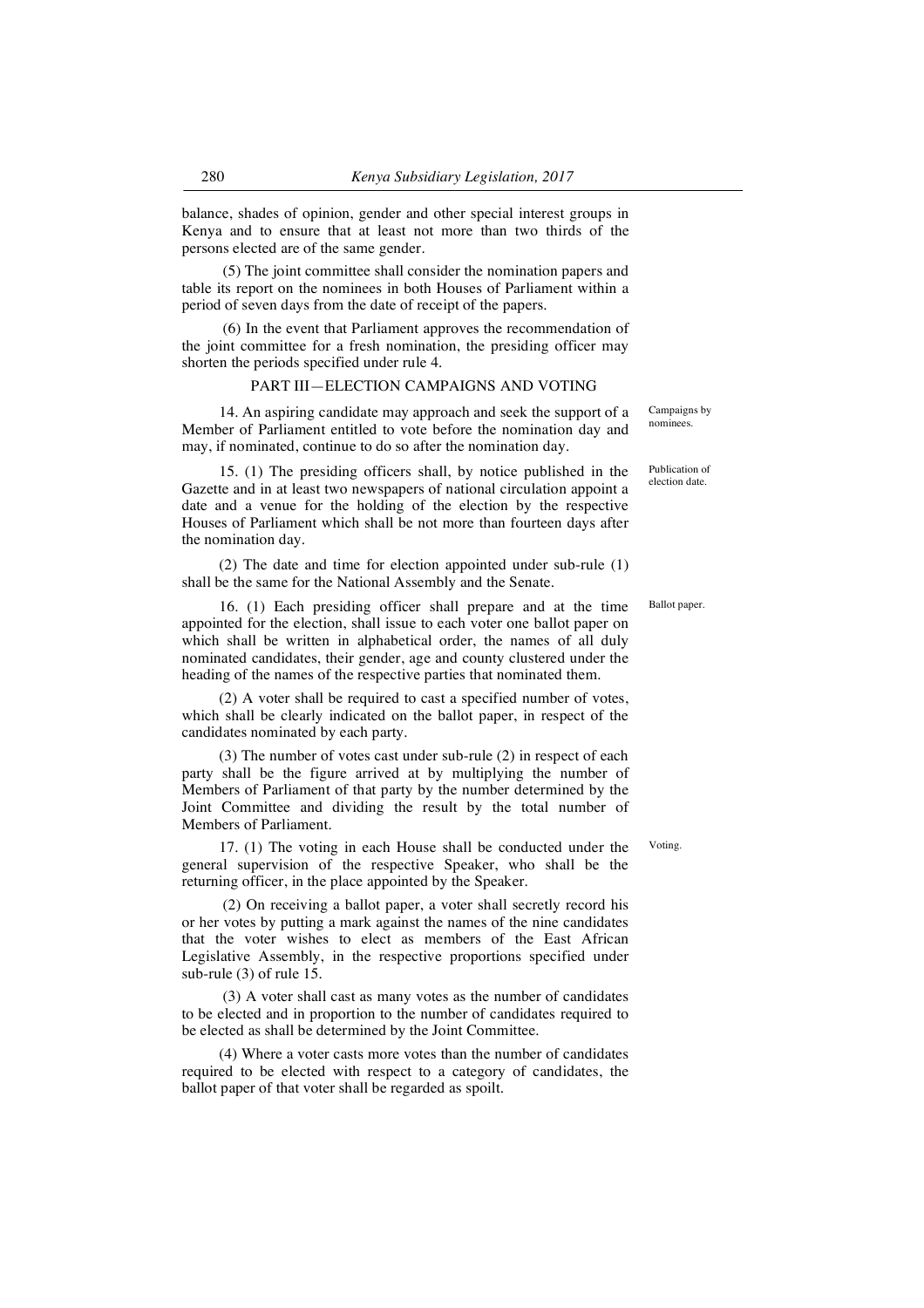(5) The ballot paper of a voter shall not be regarded as spoilt where the voter casts a number of votes that falls below the number of candidates to be elected in an election conducted under these Rules.

(6) A voter who accidentally spoils a ballot paper while voting is in progress shall, on surrendering the spoilt ballot paper, be issued with a replacement ballot paper.

18. (1) Immediately after all voters have cast their votes, the respective returning officer shall appoint two members to act as counting agents for all the candidates.

(2) The respective presiding officer shall, in the presence of the counting agents as witnesses, count the votes cast.

19. When the votes have been counted and the results of the election have been ascertained—

- (a) each presiding officer shall record the results of the tally and report to the respective House the results of the election together with the number of votes recorded for each candidate under each cluster at the end of the election exercise;
- (b) the returning officer in each House shall the upon reporting the results of the elections under paragraph (a), send a message to the other House communicating the results of the election in the respective House;
- (c) the returning officer shall announce to the respective House, the results of the election in the other House; and
- (d) the returning officer in the National Assembly shall declare to be duly elected as members of the East African Legislative Assembly, nine persons who receive the highest number of votes.

20. Within seven days after the declaration of the duly elected members of the East African Legislative Assembly under rule 19 (d)—

- (a) the presiding officers shall publish the names in the *Gazette*; and
- (b) the returning officers shall jointly transmit to the Clerk of the East African Legislative Assembly the names of the elected members as published in the *Gazette*.

21. The presiding officers of the respective Houses of Parliament shall ensure safe custody of all ballot papers and other documents relating to the conduct of the election and shall cause all such documents to be destroyed after the expiration of six months from the election day.

### PART IV—VOIDANCE OF ELECTION

22. Any question that may arise as to whether a person is an elected member of the East African Legislative Assembly or whether a seat in the Assembly is vacant shall be determined by the High Court.

23. The procedure, jurisdiction and grounds for election petitions in respect of a Member of Parliament shall apply mutatis mutandis for a

Custody of ballot papers.

Determination of validity of candidate's election.

Procedure for voidance of elections.

Publication and transmission of names.

Declaration of results.

Counting of votes.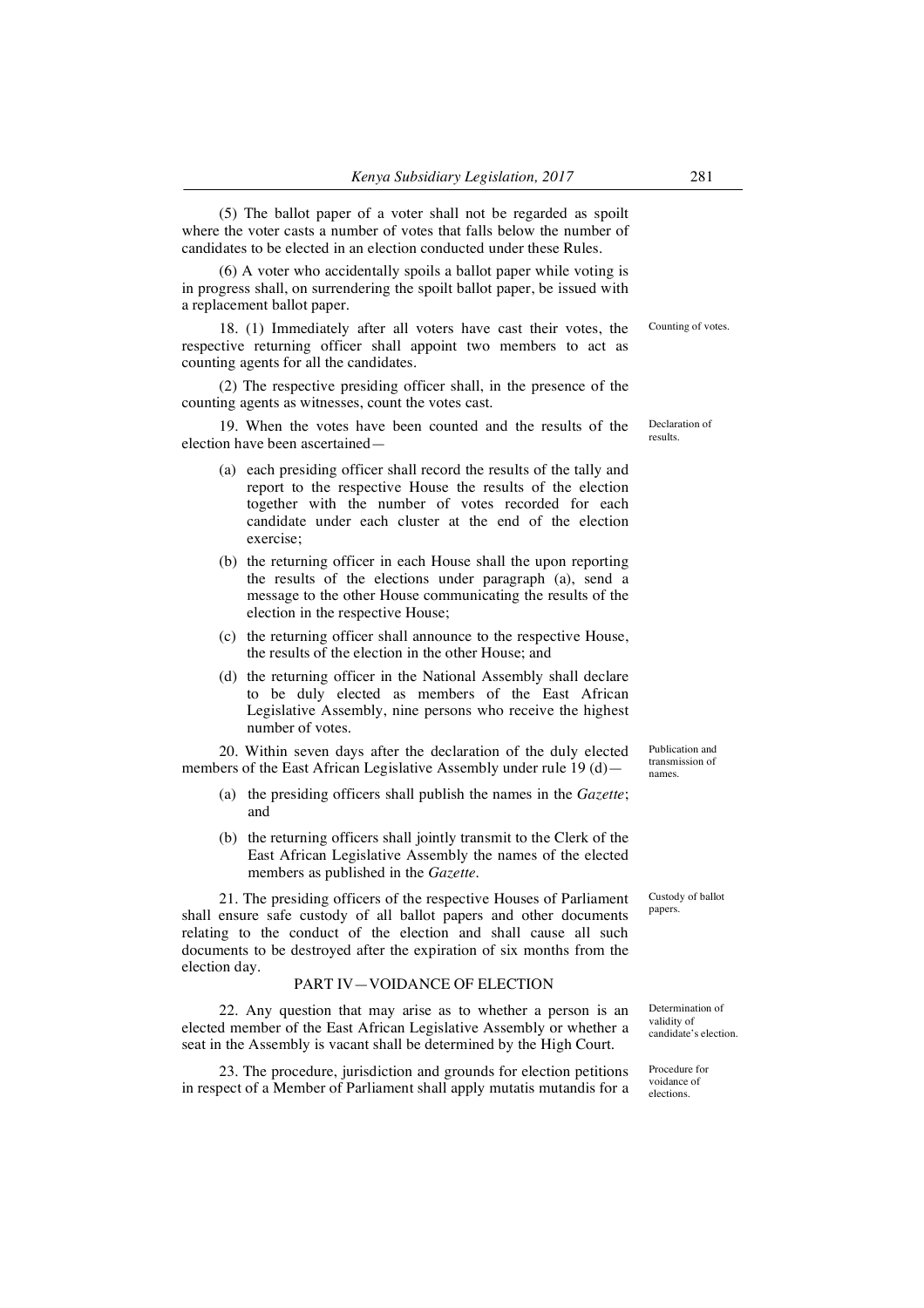Member of the East African Legislative Assembly elected under these Rules.

### PART V—MISCELLANEOUS

24. Where the seat of a member elected under these Rules becomes vacant, the Speakers shall, upon receipt of notification of the vacancy from the Speaker of the East African Legislative Assembly, facilitate the election of a member to replace the member in accordance with the procedure set out under these Rules.

25. If any matter arises which is not specifically provided for in these Rules, the respective Speakers shall make a ruling directing what is to be done and in making such a ruling, the Speakers shall be guided by the practice and procedure normally followed in similar situations with regard to the conduct of elections in Parliament.

26. These Rules supercede any previous rules, procedure or practice for the election of members to the East African Legislative Assembly.

27. The Treaty for the Establishment of the East African Community (Election of Members of the Assembly) Rules, 2001 and the Treaty for the Establishment of the East African Community (Election of Members of the Assembly) Rules, 2012 are revoked.

# -----------------------

#### FIRST SCHEDULE  $(r, 8 (c))$

# NOMINATION OF PARTY NOMINEE FORM FOR ELECTION OF A MEMBER OF THE EAST AFRICAN LEGISLATIVE ASSEMBLY

I, the undersigned, being the party leader of the party shown below hereby certify the nomination of the under mentioned person as a candidate at the said election.

| Candidates name in full | Address | Occupation or<br>description |
|-------------------------|---------|------------------------------|
|                         |         |                              |
|                         |         |                              |
|                         |         |                              |

Full names: ...................................................................................................

Party:..............................................................................................................

Signature of the party leader: ......................................................................

And I, the aforesaid .....................................................................................

Filling of vacancy.

Matters not specifically provided for.

Supercession

Revocation of L.N. 154 of 2001 and L.N. 31 of 2012.